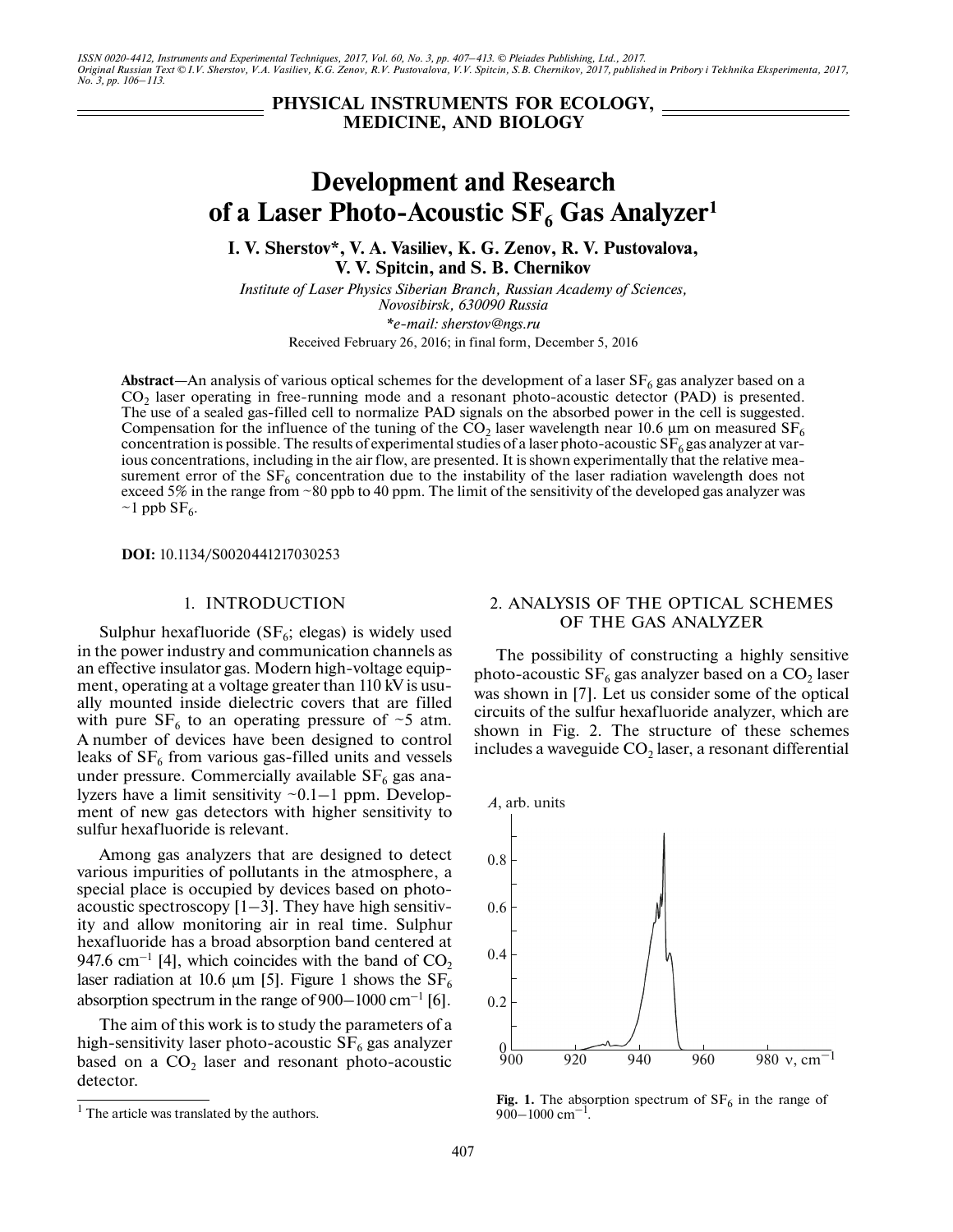

**Fig. 2.** The optical circuits of the laser photo-acoustic analyzer:  $1$ ,  $CO<sub>2</sub>$  laser;  $2$ , resonant photo-acoustic detector;  $3$ (*3.1*, *3.2*), sealed gas-filled cell; *4*, beam splitter; *5*, differential amplifier.

photo-acoustic detector (PAD) and a sealed gas-filled cell. The photo-acoustic detector and cell are filled with gas mixtures with an admixture of  $SF_6$ . The  $CO_2$ laser operates in a free-running mode with a pulse repetition frequency that coincides with the PAD resonance frequency  $f_0$ . The laser radiation wavelength is randomly tuned near 10.6 μm, but it falls within the absorption band of  $SF<sub>6</sub>$ . The acoustic oscillations are formed in the PAD and cell due to the absorption of pulses of CO<sub>2</sub> laser radiation by  $SF_6$  molecules that are recorded by microphones.

The resonant differential PAD has two parallel acoustic resonators [2, 8], where the acoustic oscillations have opposite phases at the resonance frequency  $f_0$ . The electrical signals from the PAD microphones are fed to a differential amplifier, where the useful antiphase signals are doubled and parasitic-phase ones are effectively suppressed (for example, air pumping noise). The normalization of the resonant PAD signals is carried out on the signals from the microphone of the sealed gas-filled cell. The magnitude of these signals is proportional to the laser power absorbed in the cell. The registration and processing of electrical signals from the microphones of the PAD and cell are carried out at a frequency  $f_0$ .

The operating principle of the considered optical circuits using a sealed gas-filled cell is that at the random tuning of the wavelength  $\lambda$  of the CO<sub>2</sub> laser radiation the absorption cross section  $\sigma(\lambda)$  of the SF<sub>6</sub> that fills the PAD and the cell will be changed simultaneously. Therefore, with the normalization of the resonant PAD signals on the signals of a gas-filled cell the full or partial compensation of the influence of tuning the wavelength  $\lambda$  on the result of  $SF_6$  concentration measure is possible.

## *2.1. The B1 Optical Scheme*

Consider the *B1* optical circuit (see Fig. 2). The beam of  $CO<sub>2</sub>$  laser radiation is split by the partial reflector into two parts, one of which passes through a gas-filled cell and a second one passes through a resonant PAD. The reflection coefficient of the beam splitter is *R*; the transmittance of the PAD and cell windows is *T*. Let us denote the  $SF<sub>6</sub>$  concentration into the resonant PAD as  $n_1$  and that into a sealed gas-filled cell as  $n_2$ . Then, the optical thickness of the PAD will be equal to  $\tau_1 = n_1 \sigma(\lambda) l_1$ , where  $l_1$  is the PAD length. Similarly, the optical thickness of the gas-filled cell is equal to  $\tau_2 = n_2 \sigma(\lambda) l_2$ , where  $l_2$  is the cell length. The ratio of the signals of the PAD  $(U_1)$ , taken from the differential amplifier and the gas-filled cell  $(U_2)$  in the weak absorption ( $\tau_1$ ,  $\tau_2$  < 1) can be written as

$$
\frac{U_1}{U_2} = \frac{(1-R)}{R} \frac{S_1(f_0)}{S_2(f_0)} \left[ \frac{n_1 \sigma(\lambda) l_1}{n_2 \sigma(\lambda) l_2} \right],
$$
 (1)

where  $S_1(f_0)$  and  $S_2(f_0)$  are the sensitivities of the resonant PAD and gas-filled cell, respectively, on the PAD resonance frequency  $f_0$ .

From expression (1) we can determine the concentration  $n_1$ :

$$
n_1 = C_{B1}(f_0) \frac{U_1}{U_2},
$$
 (2)

where  $C_{B}(f_0) = \left|\frac{32(y_0)}{x_0}\right| \frac{R}{(x_0 - x_0)^2}$  is a calibration  $n_1(f_0) = \left[ \frac{S_2(f_0)}{S_1(f_0)} \frac{R}{(1-R)} \frac{n_2 l_2}{l_1} \right]$  $C_{B}(f_0) = \begin{bmatrix} \frac{S_2(f_0)}{S_1(f_0)} & \frac{R}{(1-R)} & \frac{n_2l_0}{l_1} \end{bmatrix}$ 

factor, which does not contain terms that depend on the laser wavelength  $\lambda$ . In this case, the effect of the laser wavelength tuning can be fully compensated.

#### *2.2. Optical Scheme B2*

Consider the *B2* optical circuit (see Fig. 2), in which the resonant PAD and a gas-filled cell are arranged coaxially. The beam of the  $CO<sub>2</sub>$  laser radiation passes through the PAD and then through the cell. In this case, in the weak absorption ( $\tau_1$ ,  $\tau_2$  < 1) the ratio of the  $U_1/U_2$  signals can be written as

$$
\frac{U_1}{U_2} = \frac{1}{T^2} \frac{S_1(f)}{S_2(f)} \left[ \frac{n_1 \sigma(\lambda) l_1}{n_2 \sigma(\lambda) l_2} \right] e^{\tau_1},
$$
(3)

where we determine the value of the concentration  $n_1$ :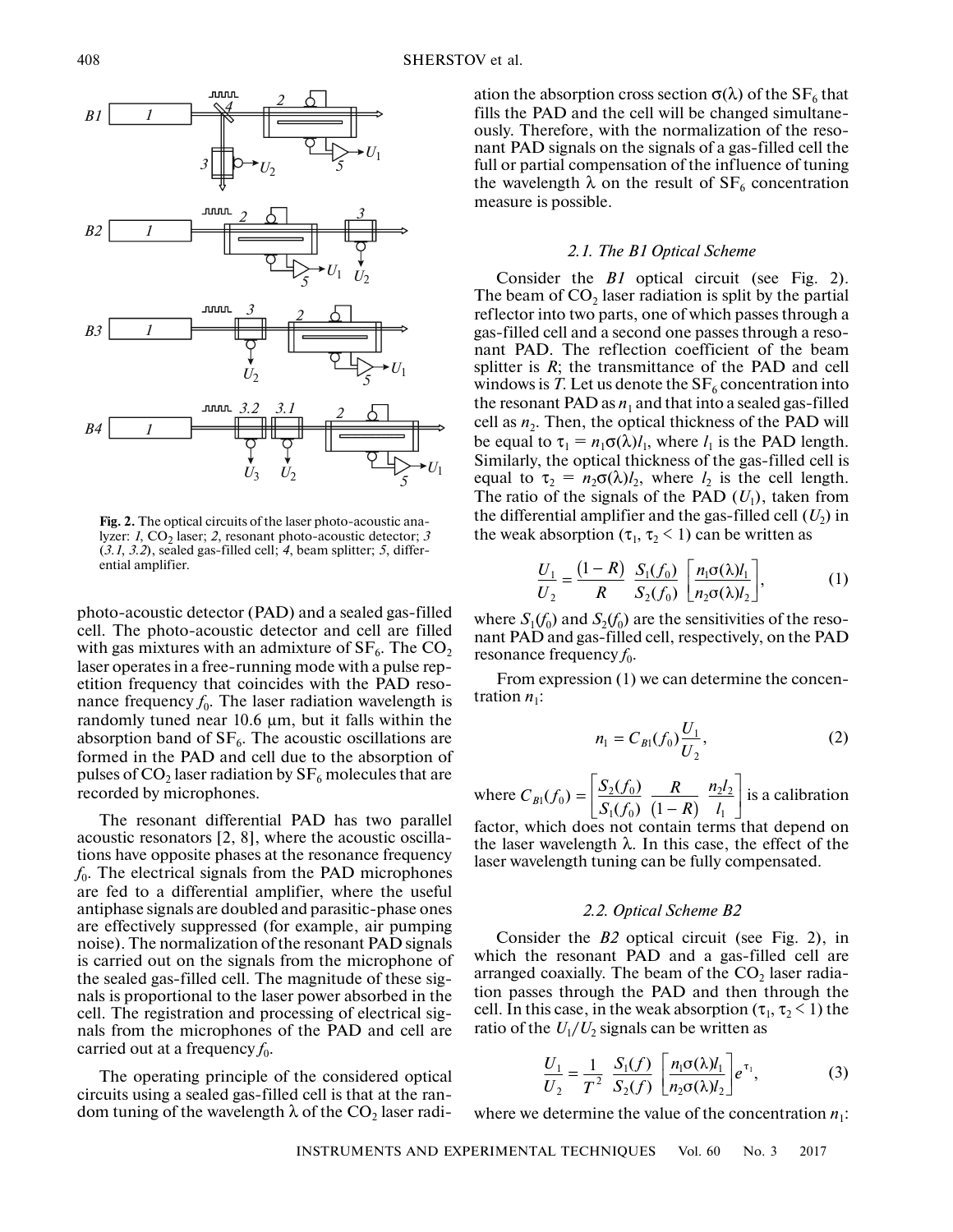where  $C_{B2}(f) = \frac{|S_2(f)|}{|S_1|} \frac{I - n_2 i_2}{I}$  is a calibration factor, which does not contain terms that depend on the  $\mathcal{L}_2(f) = \left[ \frac{S_2(f)}{S_1(f)} \frac{T^2 n_2 l_2}{l_1} \right]$  $1 (J)$   $l_1$  $(f)$  $C_{B2}(f) = \frac{S_2(f)}{S_1(f)} \frac{T^2 n_2 l}{l_1}$ 

laser wavelength λ.

Expression (4) contains a factor  $(1 + \tau_1)$  that includes the optical thickness  $\tau_1$ ; therefore, it depends on the  $SF_6$  absorption cross section  $\sigma(\lambda)$  and measurable concentration of  $SF_6$ . The concentration  $n_1$  in the PAD can vary within a wide range. At low values of  $n_1$ , when the PAD optical thickness  $\tau_1$  < 0.01, the relative measurement error determined by the factor  $(1 + \tau_1)$  in the expression (4) will also be small  $(1\%)$ . However, at high values of  $n_1$  the PAD optical thickness  $\tau_1$  can exceed 0.1, which may lead to an increase in the relative measurement error caused by the influence of wavelength tuning to 10% or more.

## *2.3. Optical Scheme B3*

Consider the *B3* optical circuit (see Fig. 2). A beam of  $CO<sub>2</sub>$  laser radiation passes through the gas-filled cell and then through the resonant PAD. In this case, in the weak absorption  $(\tau_1, \tau_2 \leq 1)$  the ratio of the  $U_1/U_2$ signals can be written as

$$
\frac{U_1}{U_2} = T^2 \frac{S_1(f)}{S_2(f)} \left[ \frac{n_1 \sigma(\lambda) l_1}{n_2 \sigma(\lambda) l_2} \right] e^{-\tau_2},\tag{5}
$$

where we determine the value of the concentration  $n_1$ :

$$
n_1 = C_{B3}(f)\frac{U_1}{U_2}(1+\tau_2),
$$
\t(6)

where  $C_{B3}(f) = \left[ \frac{S_2(f)}{S_1(f)} \frac{1}{T^2} \frac{n_2 l_2}{l_1} \right]$  is a calibration factor, which does not contain terms that depend on the laser wavelength λ.

Expression (6) includes a factor  $(1 + \tau_2)$  that contains the optical thickness  $\tau_2$ ; therefore, it depends on the  $SF_6$  absorption cross section  $\sigma(\lambda)$ . The optimal choice of the design parameters of a sealed gas-filled cell (length  $l_2$  and concentration  $n_2$ ) can ensure that the optical thickness  $\tau_2$  of the cell will be approximately 0.02–0.03. The relative error of measurement of the concentration  $n_1$  that is associated with the random tuning of the  $CO<sub>2</sub>$  laser radiation wavelength and is determined by the factor  $(1 + \tau_2)$  in expression (6) will not exceed 2–3%, which is an acceptable level for the use of this optical scheme in a laser photo-acoustic  $SF<sub>6</sub>$  gas analyzer.

#### *2.4. Optical Scheme B4*

Consider the *B4* optical circuit (see Fig. 2) that contains a resonant PAD and two sealed gas-filled cells (*3.1, 3.2*) arranged coaxially to the PAD. In this case, the *3.2* cell is an addition compared with the *B3* scheme that was previously considered. The laser beam passes sequentially through both cells and then through the PAD. The other conditions are the same as before. In weak absorption  $(\tau_1, \tau_2, \tau_3 \leq 1)$  the  $(U_1/U_2)(U_3/U_2)$  signal ratio can be written as

$$
\left(\frac{U_1}{U_2}\right)\left(\frac{U_3}{U_2}\right) = \frac{S_1(f)}{S_2(f)} \frac{S_3(f)}{S_2(f)} \left[\frac{n_1 l_1}{n_2 l_2}\right] \frac{\tau_3}{\tau_2} e^{(\tau_3 - \tau_2)},\tag{7}
$$

where  $\tau_3 = n_3 \sigma(\lambda) l_3$  is the optical thickness of the additional gas-filled cell 3.2;  $n_3$ ,  $l_3$ ,  $S_3(f)$  are the concentration of the absorbing gas, the length, and the sensitivity of the additional gas-filled cells *3.2,* respectively.

From expression (7) we determine the value of the concentration  $n_1$ :

$$
n_1 = C_{B4}(f) \frac{U_1 U_3}{U_2^2} \left[ \frac{\tau_2}{\tau_3} e^{(\tau_2 - \tau_3)} \right],
$$
 (8)

where  $C_{B4}(f) = \left|\frac{\partial_2(y)}{\partial_1(x)}\right| \frac{\partial_2(y)}{\partial_2(x)} \frac{\partial_1(y)}{\partial_2(x)}\right|$  is a calibration factor that is independent of the wavelength of the laser  $_{4}(f) = \left[ \frac{S_{2}(f)}{S_{1}(f)} \frac{S_{2}(f)}{S_{3}(f)} \frac{n_{2}l_{2}}{l_{1}} \right]$  $C_{B4}(f) = \left[ \frac{S_2(f)}{S_1(f)} \frac{S_2(f)}{S_3(f)} \frac{n_2l}{l_1} \right]$ 

radiation λ.

Note the last factor in the square brackets in expression (8). Provided  $\tau_2 = \tau_3$  this factor is equal to 1. In this case, expression (8) can be rewritten as

$$
n_1 = C_{B4}(f) \frac{U_1 U_3}{U_2^2}.
$$
 (9)

Thus, if two identical sealed gas-filled cells that have equal optical thickness are used in the optical circuit *B4* of a gas analyzer, the measured concentration  $n_1$  in the PAD will not depend on the wavelength of laser radiation within the absorption band of  $SF<sub>6</sub>$ . In this case, the influence of the wavelength instability can be fully compensated.

#### 3. EXPERIMENTAL SCHEME

The experiments were carried out on a device based on the *B1, B2, B3* optical circuits described above (see Fig. 2). The experimental device includes a waveguide  $CO<sub>2</sub>$  laser, a resonant differential PAD, and a sealed gas-filled cell. A  $N_2$  + 40 ppm SF<sub>6</sub> gas mixture was used in experiments, which was prepared at a gas-vacuum post with an accuracy of  $\pm 5\%$  and stored in a standard high-pressure cylinder.

The waveguide  $CO<sub>2</sub>$  laser has a sealed cylindrical stainless steel housing with dimensions of  $\varnothing 60 \times 205$  mm. The active medium of the laser was a glow capacitive high-frequency discharge (144 MHz) in a gas mixture  $CO_2$ : N<sub>2</sub>: He : Xe = 1 : 1 : 5 : 0.5 (the pressure is 120 Torr), which was excited in a square hollow wave-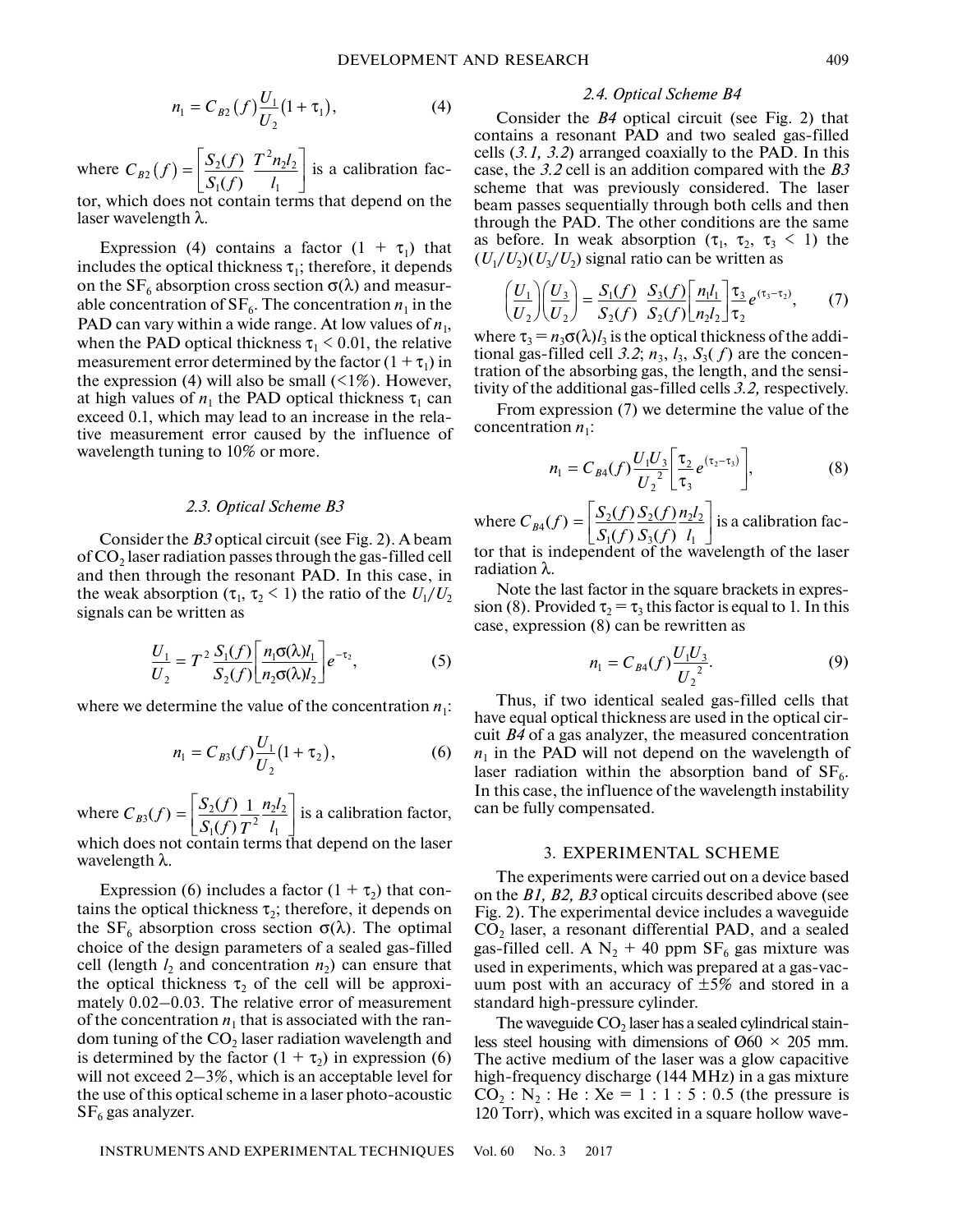

**Fig. 3.** Experimental dependences of the average power of waveguide  $CO<sub>2</sub>$  laser radiation (a) and tuning on emission lines (b) in  $10\bar{P}(J)$  band to time (*J* is the rotational number). Laser operation mode: pulse repetition frequency is 100 Hz; pulse duration is 100 μs.

guide with dimensions of  $1.8 \times 1.8 \times 150$  mm. A laser optical cavity with a length of  $L = 155$  mm was formed by two flat mirrors. The transmittance of the output coupler was  $T_1 = 8\%$  at a wavelength of 10.6  $\mu$ m; the rear reflector was gold plated. The intermode cavity interval  $c/(2L)$  was  $\sim$ 1 GHz, while the width of the gain contour of the laser active medium did not exceed 600 MHz.

The differential resonant PAD [8] has two parallel cylindrical acoustic resonators with a size of  $\varnothing$ 9 × 90 mm. ZnSe windows with an AR coating at a wavelength of 10.6 μm are installed at the ends of the detector. The PAD lower resonance frequency  $f_0$  at room temperature is 1757 Hz (air) or 1784 Hz (nitrogen). Such detectors were used previously in [9, 10].

The sealed gas-filled cell is a cylindrical glass cell with a size of  $\varnothing$ 12 × 12 mm, for which ZnSe windows with an AR coating at a wavelength of 10.6 μm are glued to the ends. A microphone is placed on the side wall of the cell connected to the inner volume. The cell was filled with a gas mixture of  $N_2$  + 40 ppm SF<sub>6</sub> up to atmospheric pressure and then sealed. Under these conditions the optical thickness of the gas-filled cell  $\tau_2$ does not exceed 0.03 based on the data of the  $SF_6$ absorption coefficient [4].

In the experiments, a waveguide  $CO<sub>2</sub>$  laser operated in the free-running mode with different pulse repetition frequencies. In this case, the laser wavelength was tuned randomly around the value  $\lambda = 10.6$  μm on various emission lines. Figure 3 shows the experimental record for 30 min average output power (Fig. 3a) and the laser emission lines (Fig. 3b). The laser operated with a pulse repetition rate of 100 Hz with a pulse duration of 100 μs. The power of the laser radiation was determined using an IMO-2N meter. During the observation period the average power of the laser varied in the range of 220–250 mW (see Fig. 3a); the peak power of radiation pulses reached 25 W.

A manual scan of the spectral bandwidth of an upgraded IKS-10 monochromator was carried out when the spectrum of the  $CO<sub>2</sub>$  laser radiation was recorded (Fig. 3b). In the experiment the actual emission line of the  $CO<sub>2</sub>$  laser with a different power was fixed during 30 min at intervals of 30 s. Figure 3b indicates the dominant laser emission lines at the moment of scanning via large dots and emission low-power satellite lines via small dots. During the observation time the different emission lines in the spectrum of  $CO<sub>2</sub>$ laser radiation were detected in the 10P(16)–10P(26) range. For most of the observation time the laser operated on the 10P(20) line. One to two additional satellite lines were almost always present in the radiation. During observation the spectral range of the wavelength tuning of the  $CO<sub>2</sub>$  laser radiation did not go beyond the broad  $SF_6$  absorption band [4].

## 4. EXPERIMENTAL RESULTS

## *4.1. Determination of Operating Conditions*

At the beginning of the series of experiments using the *B3* optical circuit the frequency responses of the resonant PAD  $(U_1)$  and gas-filled cells  $(U_2)$ , the ratio of their signals  $(U_1/U_2)$ , and the phase ratio were investigated around the PAD resonance frequency  $f_0$ . The results are shown in Fig. 4. In this experiment a  $CO<sub>2</sub>$  laser with a diffraction grating was used to eliminate the influence of wavelength tuning [11], which radiated on the fixed line 10P(20). The pulse-repetition frequency of  $CO<sub>2</sub>$  laser radiation was continuously tunable in the range of 1600–2000 Hz and the pulse duration was 50 μs. The resonant PAD was filled with a  $N_2$  + 40 ppm SF<sub>6</sub> gas mixture. At the same time, taking the data on the absorption coefficient of  $SF_6$  [4] PAD into account, the optical thickness  $\tau_1$  did not exceed 0.25.

Figure 4a shows a fragment of the resonant PAD response  $(U_1)$  near the resonance frequency  $f_0 \approx 1790$  Hz. Figure 4b gives a fragment of the response of the sealed gas-filled cell  $(U_2)$ , which has the form of a straight line with a slight slope. During scanning, the repetition rate of the laser pulses gradually increased, but the pulse duration remained constant; thus, the average power of the  $CO<sub>2</sub>$  laser radiation increased with the increase in the pulse-repetition frequency. Thus, it can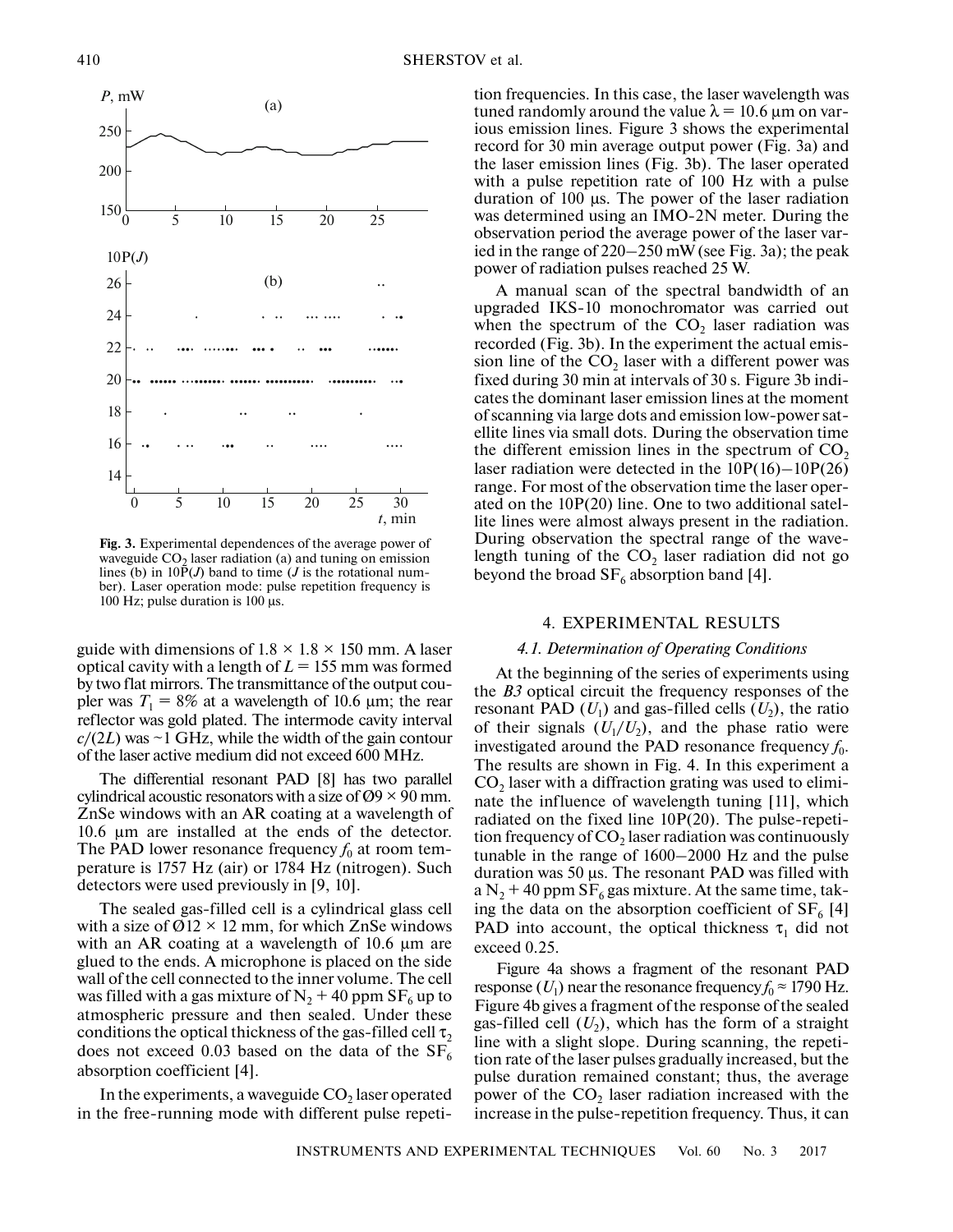be considered that the response of a gas-filled cell proportional to the average laser power is practically linear in the 1600–2000 Hz range and independent of frequency.

Figure 4c shows an experimental record of the  $(U_1/U_2)$  ratio of the signals of a resonant PAD and a gas-filled cell in the 1600–2000 Hz frequency range. The ratio of the signals  $U_1/U_2$  practically repeats the PAD resonance at  $f_0 \approx 1790$  Hz [8]. Note that measurement of the  $SF_6$  concentration  $n_1$  should be carried out precisely at the PAD resonance frequency  $f_0$ , which required determining it directly during concentration measurements.

Figure 4d shows the variation of the phase difference  $\Delta \varphi(f)$  between the signals of the resonant PAD  $(U_1)$  and gas-filled cell  $(U_2)$  in the frequency range of 1600–2000 Hz. Around the PAD resonance frequency the phase difference changes by 180°, while at the PAD resonant frequency (1790 Hz)  $\Delta \phi = 90^{\circ}$ .

In [8] a method for measuring the PAD resonance frequency in real time over a wide variation range of temperature and gas mixtures composition was proposed. The algorithm is based on measuring of the natural frequencies of the resonant PAD, which are excited by an auxiliary acoustic emitter, a built-in PAD. The measurement procedure takes 0.1 s or less. The relative error in the measurement of the PAD resonance frequency was  $~6 \times 10^{-5}$ .

#### *4.2. Investigation of Optical Circuits*

Experimental studies of the *B1, B2, B3* optical circuits were carried out when the resonant PAD was filled with an  $N_2$  + 40 ppm SF<sub>6</sub> gas mixture. The PAD resonance frequency was  $f_0 = 1790$  Hz. A flat ZnSe plate was used in the *B1* circuit for splitting the radiation beam of the  $CO_2$  laser (see Fig. 2), set at an angle close to the normal incidence. This reflectivity *R* of the splitting plate was  $\sim 0.3$ . The calibration procedure of the analyzer was carried out for each circuit (*B1*, *B2*, *B3*) and the calibration factors  $C_{BI}(f_0)$ ,  $C_{B2}(f_0)$ ,  $C_{B3}(f_0)$ included in expressions (2), (4), (6) were experimentally measured.

Figure 5a shows the experimental records of signals of a resonant PAD  $(U_1)$ , a sealed gas-filled cell  $(U_2)$ and the measured  $SF_6$  concentrations  $(n_1)$  using the *B3* optical circuit. Similar records with a duration of 20 min were also made for the *B1* and *B2* circuits. Graphs for the concentration  $n_1$  are obtained from the  $U_1/U_2$  ratio of the signals, taking the pre-calibration of the gas analyzer into account. Due to the spontaneous tuning of the wavelength  $\lambda$  of the CO<sub>2</sub> laser radiation near 10.6 μm and the associated changes in the  $SF_6$ absorption cross section  $\sigma(\lambda)$ , the signals of the resonant PAD  $(U_1)$  and gas-filled cell  $(U_2)$  experienced a significant (up to  $\sim 50\%$ ), but almost simultaneous



**Fig. 4.** The experimental dependences: (a), the responses of the resonant PAD  $(U_1)$ ; (b), a sealed gas-filled cell  $(U_2)$ ; (c), signal ratio  $U_1/U_2$ ; (d), phase difference  $\Delta \varphi$  at the repetition frequency of  $CO<sub>2</sub>$  laser pulses in the range of 1600– 2000 Hz (optical circuit *B3*).

variation. However, the graphs of the measured concentration  $n_1$  showed a much smaller level of variation.

For all the circuits (*B1*, *B2*, *B3*) when the resonant PAD was filled with a  $N_2$  + 40 ppm SF<sub>6</sub> gas mixture the value of the measured concentration  $n_1$  fluctuated around 40 ppm: in the range of  $\sim$ 36–46 ppm ( $\pm$ 13–15%) for the *B1* scheme;  $\sim 38.6 - 41.2$  ppm  $(\pm (3 - 4)\%)$  for the *B2* scheme; and  $\sim 38.3 - 41.4$  ppm ( $\pm (3 - 4)\%$ ) for the *B3* scheme. Series of repeated experiments showed similar results. Thus, in the experiment the *B1* optical circuit with a beam splitter showed the worst result for the compensation of the influence of the spontaneous tuning of the  $CO<sub>2</sub>$  laser wavelength, although expression (2) predicted the opposite result.

Next, the experiment using the *B3* optical circuit during pumping of an air flow with a small admixture of  $SF_6$  (less than 100 ppb) through the resonant PAD was carried out. Such conditions are typical for the actual operation of the  $SF<sub>6</sub>$  gas analyzer to detect leaks. In the experiment, the standard control  $SF<sub>6</sub>$  leakage was used, which at the time of calibration (February 2010) had an intensity  $I = 1.02 \times 10^{-7}$  m<sup>3</sup> Pa/s. With time, up to the moment of this experiment (September 2015), the intensity of the control leakage continu-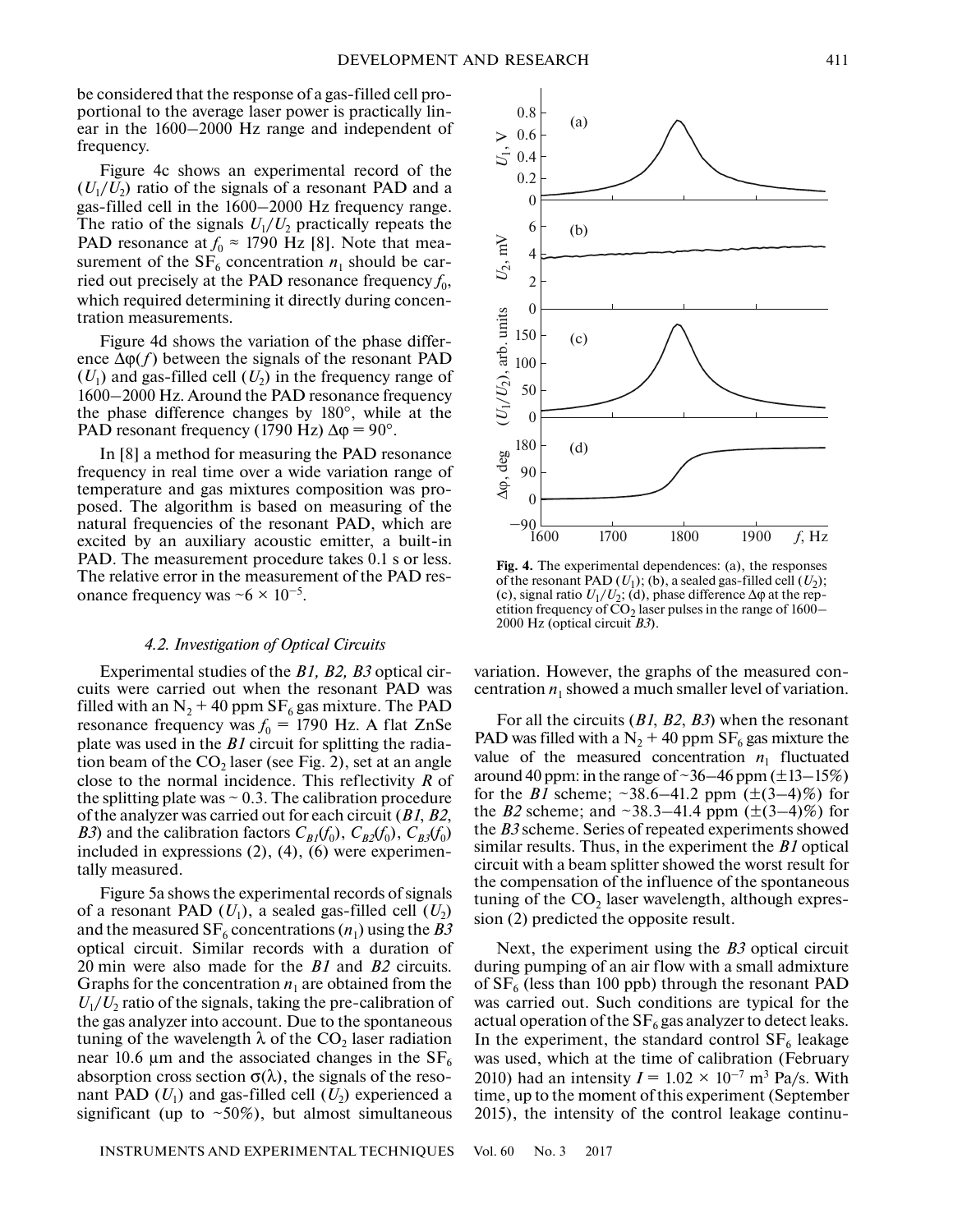

**Fig. 5.** Experimental records of the signals of the resonant PAD  $(U_1)$ , a sealed gas-filled cell  $(U_2)$ , the concentration of SF<sub>6</sub>  $(n_1)$ for the *B3* optical circuit when filling the PAD N<sub>2</sub> + 40 ppm SF<sub>6</sub> gas mixture (a) or by pumping air through the PAD at a rate of 0.6 L/min with  $\sim$  80 ppb SF<sub>6</sub> impurity (b).

ously declined by approximately 20%, which was fixed by periodic measurements.

An air pump was used for air flow through the PAD. The flow rate of 0.6 L/min was controlled by a gas-flow meter (RMA-0.063 GUZ). Air was taken from the outlet of the control  $SF_6$  leakage. As a result, the flow of  $SF_6$  from the control leakage was added to the flow of air sucked by the pump and the air flow with an admixture of approximately 80 ppb  $SF<sub>6</sub>$  was pumped through the PAD. The PAD resonance frequency was approximately 1760 Hz. Figure 5b shows the experimental records of the signals of the resonant PAD  $(U_1)$ , a sealed gas-filled cell  $(U_2)$ , and the measured  $SF_6$  concentration  $n_1$  in the air stream. The graph of the concentration  $n_1$  over 20 min experienced variations around values of  $\sim$ 78 ppb in the range of 75–80 ppb  $(\pm(3-4)\%)$ .

Figure 6a shows the experimental records of  $SF<sub>6</sub>$ concentration measurements in different conditions when using the *B3* optical circuit. The schedule consists of four fragments of the  $SF_6$  concentration measurements duration of 1 min each: *1*, the resonant PAD was filled with a  $N_2$  + 40 ppm SF<sub>6</sub> gas mixture; 2, for air flow (0.6 L/min) through a resonant PAD with an admixture of approximately 80 ppb  $SF_6$ ; 3, the record of the background when pumping pure air through the resonant PAD; and *4*, the noise path in the mode of subtracting the average background value.

According to Fig. 6a, during the pumping of pure air through the resonant PAD the background value of the measured  $SF_6$  concentration was ~0.8–1 ppb. The procedure of averaging and memorizing the background (for  $\sim$ 10 s) and subtracting it under the same conditions revealed that the average noise level in the "background subtraction" is approximately 0.1 ppb  $SF<sub>6</sub>$ . The experimental results of the  $SF<sub>6</sub>$  detection limit the sensitivity in the air stream obtained in this paper at an order of magnitude comparable with the results of [12].

Figure 6b shows the results of experimental measurement of the phase difference  $(\Delta \varphi)$  of the signals of the resonant PAD  $(U_1)$  and a sealed gas-filled cell  $(U_2)$ measured at different levels of  $SF_6$  concentration. The schedule consists of three fragments, 2 min each corresponding to the same conditions as in Fig. 6a. When the resonant PAD was filled with a gas mixture consisting of an admixture of  $SF_6$  (40 ppm or ~78 ppb) the phase difference was  $\Delta \varphi \approx 90^\circ$ . In both cases, the absorption of  $CO<sub>2</sub>$  laser radiation pulses by  $SF<sub>6</sub>$  molecules occurred in the resonant PAD. However, when pumping clean air through the resonant PAD the absorption in the PAD did not occur and the phase difference was  $\sim 180^\circ$ . Thus, the phase of the desired signal of the resonant PAD in the presence of radiation absorption by  $SF_6$  molecules differs from the phase of the background (noise) signal corresponding to the